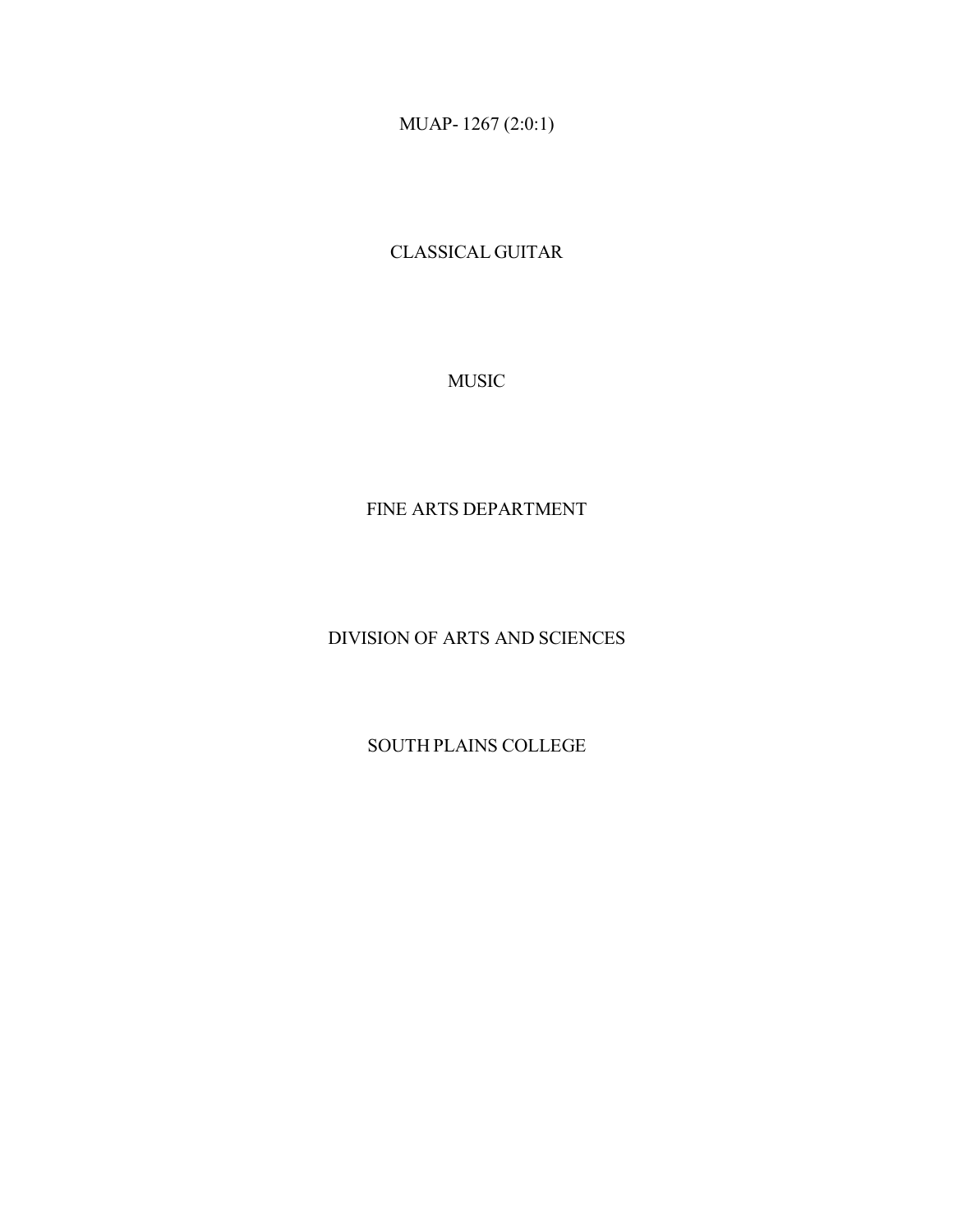### **SYLLABUS**

#### MUAP1267---ClassicalGuitar

| Instructor: | Brent Wheeler                    |
|-------------|----------------------------------|
| Office:     | CB 160                           |
| Phone:      | 806.716.2023                     |
| Email:      | bjwheeler@southplainscollege.edu |

Purpose of Course: This course is a thirty or sixty--- minute lesson each week. The student will study etudes, scales, arpeggios, and repertoire specific to classical guitar and/or jazz guitar. Through this study, the student will improve their technique, musical knowledge, tone, ears, and musical interpretation.

Required Materials: The instructor will provide the student with many needed materials. If a specific book is appropriate for a student, the instructor will make the student aware of that during the semester.

Attendance Policy: Students are expected to attend all classes in order to be successful in a course. The student may be administratively withdrawn from the course when absences become excessive as defined in the course syllabus.

When an unavoidable reason for class absence arises, such as illness, an official trip authorized by the college or an official activity, the instructor may permit the student to make up work missed. It is the student's responsibility to complete work missed within a reasonable period of time as determined by the instructor. Students are officially enrolled in all courses for which they pay tuition and fees at the time of registration. Should a student, for any reason, delay in reporting to a class after official enrollment, absences will be attributed to the student from the first class meeting.

Students who enroll in a course but have "Never Attended" by the official census date, as reported by the faculty member, will be administratively dropped by the Office of Admissions and Records. A student who does not meet the attendance requirements of a class as stated in the course syllabus and does not officially withdraw from that course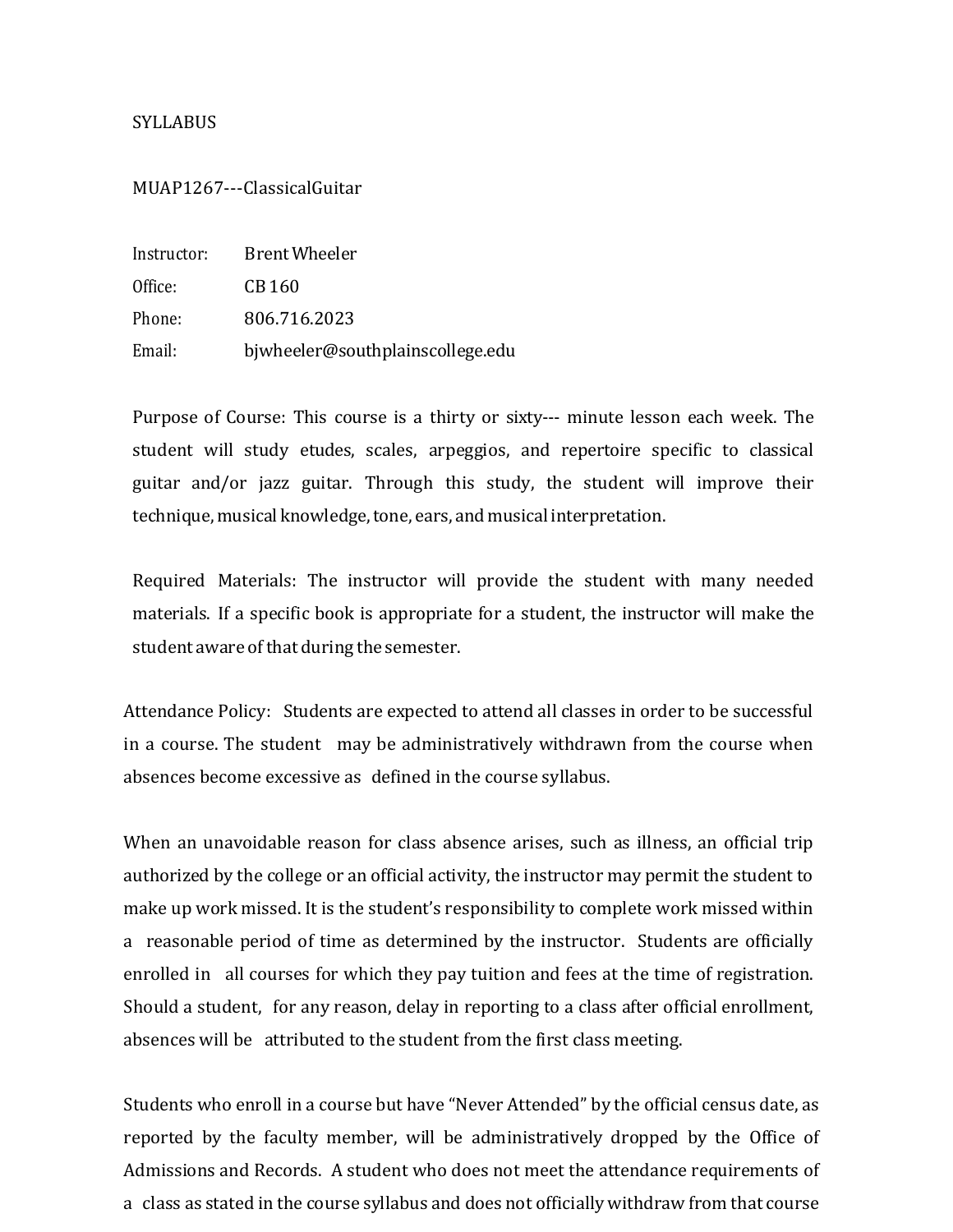by the official census date of the semester, may be administratively withdrawn from that course and receive a grade of "X" or "F" as determined by the instructor. Instructors are responsible for clearly stating their administrative drop policy in the course syllabus, and it is the student's responsibility to be aware of that policy.

It is the student's responsibility to verify administrative drops for excessive absences through MySPC using his or her student online account. If it is determined that a student is awarded financial aid for a class or classes in which the student never attended or participated, the financial aid award will be adjusted in accordance with the classes in which the student did attend/participate and the student will owe any balance resulting from the adjustment.

General Course Information: The student is expected to be prepared for each lesson and to progress at his or her own rate throughout the semester. Music majors are required to attend recitals as required by the Fine Arts Department.

Grading: The final grade will be based on attendance, a weekly grade from each lesson, amid---term exam, and a final--- examrepresenting thematerial covered in the lessons. Music majors will be required to meet the Recital Attendance/ Performance requirements for each semester of enrollment in private lessons. See belowfor more details.

### RecitalAttendance:

The student is required to attend recitals as follows:

Every Thursday afternoon student recital and 75% of other evening and Sunday recitals, such as faculty / guest artist recitals, jazz band / symphonic band concerts, and choir concerts. Your recital attendance slips of each recital will be collected by a stage crew after the recitals.

The studentwill be penalized as follows for failing to meet this requirement. **The student's private lesson grade in his/her principal applied area will be lowered by one letter grade for every Thursday afternoon recital missed.** Additionally, if the student attends fewer than the required 75% of evening and Sunday recitals, the private lesson grade will be lowered for every missed recital under the 75%. Whether or not an absence is excused, will be determined by the student's studio teacher. Disability Statement: Students with disabilities, including but not limited to physical,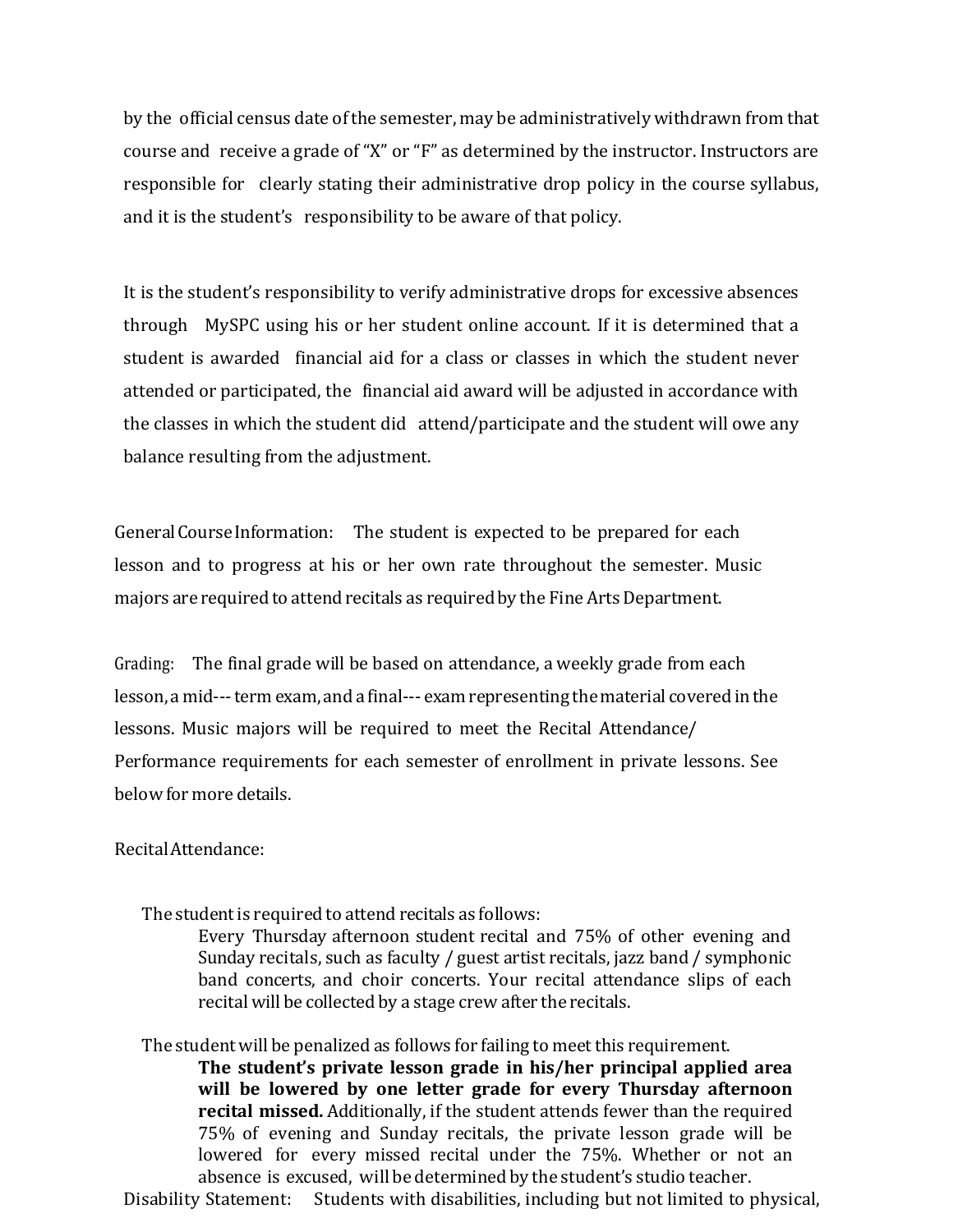psychiatric, or learning disabilities, who wish to request accommodations in this class should notify the Disability Services Office early in the semester so that the appropriate arrangements may be made. In accordance with federal law, a student requesting accommodations must provide acceptable documentation of his/her disability to the Disability Services Office. For more information, call or visit the Disability Services Office at Levelland Student Health & Wellness Center 806-716-2577, Reese Center (also covers ATC) Building 8: 806-716-4675, Plainview Center Main Office: 806-716-4302 or 806- 296-9611, or the Health and Wellness main number at 806-716-2529.

DiversityStatement: In this class, the teacher will establish and support an environment that values and nurtures individual and group differences and encourages engagement and interaction. Understanding and respecting multiple experiences and perspectives will serve to challenge and stimulate all of us to learn about others, about the larger world, and about ourselves. By promoting diversity and intellectual exchange, we will not only mirror society as it is, but also model society as it should and can be. ADA Statement: Students with disabilities, including but not limited to physical, psychiatric, or learning disabilities, who wish to request accommodations in this class should notify the Disability Services Office early in the semester so that the appropriate arrangements may be made. In accordance with federal law, a student requesting accommodations must provide acceptable documentation of his/her disability to the Disability Services Office. For more information, call or visit the Disability Services Office at Levelland (Student Health & Wellness Office) 806---716--- 2577, Reese Center (Building 8) 806---716---4675, or Plainview Center (Main Office) 806---716---4302or806- --296---9611..

Performance Objectives: MUAP 1167, 1267 is a private classical and/or jazz--- guitar lesson for music majors and non--- music majors as an elective. Material covered will include fundamental techniques such as proper hand positions and movements, tone production, plus fundamentals of standard music notation related to the guitar, scales, arpeggios, chords, and performance of the assigned musical literature. The student is expected to show marked improvement in these areas during each semester of study.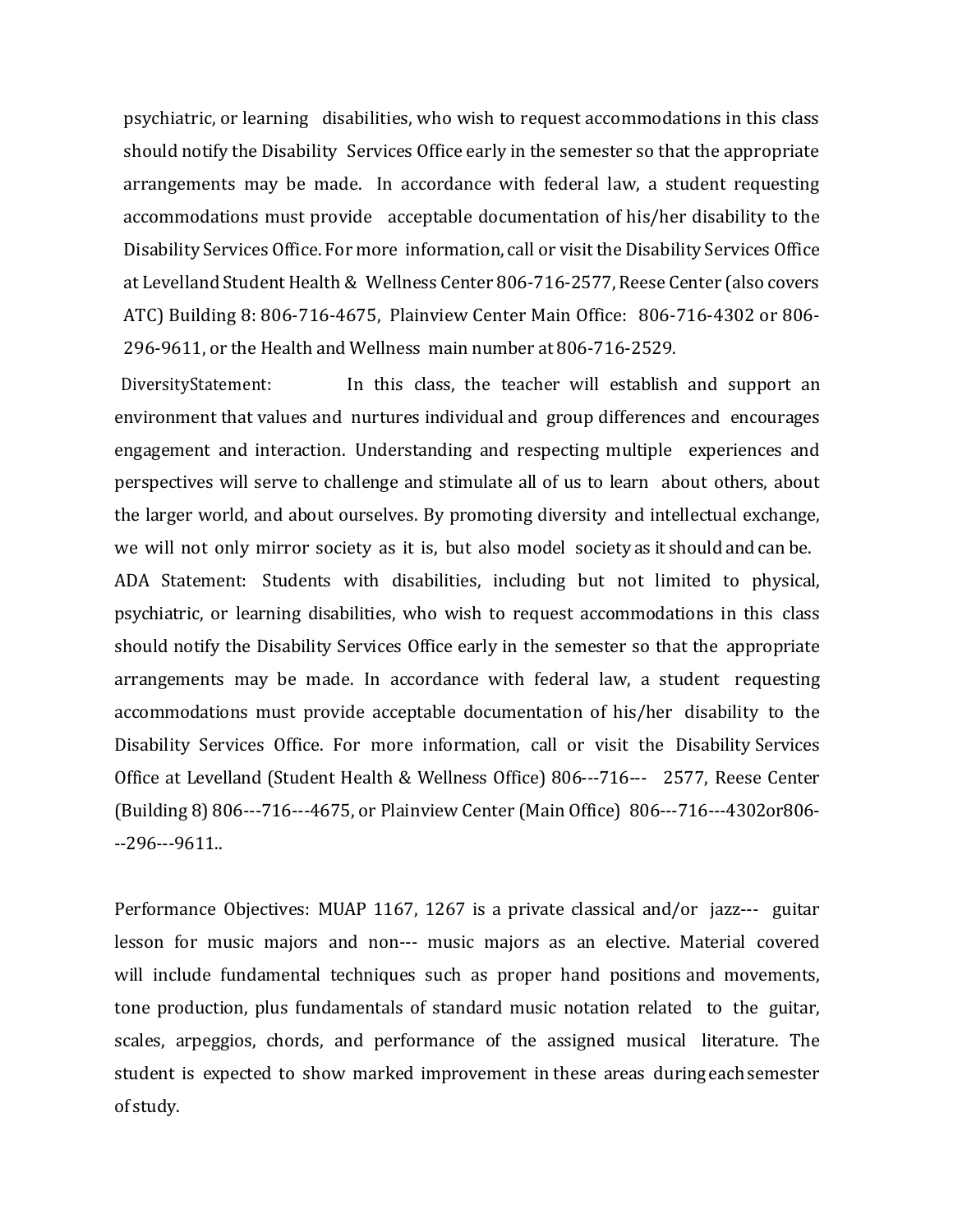# Title IX Pregnancy Accommodations Statement

If you are pregnant, or have given birth within six months, Under Title IX you have a right to reasonable accommodations to help continue your education. To activate accommodations you must submit a Title IX pregnancy accommodations request, along with specific medical documentation, to the Director of Health and Wellness. Once approved, notification will be sent to the student and instructors. It is the student's responsibility to work with the instructor to arrange accommodations. Contact Chris Straface, Director of Health and Wellness at 806-716-2362 or email cstraface@southplainscollege.edu for assistance.

# Campus Concealed Carry Statemen**t**

Texas Senate Bill - 11 (Government Code 411.2031, et al.) authorizes the carrying of a concealed handgun in South Plains College buildings only by persons who have been issued and are in possession of a Texas License to Carry a Handgun. Qualified law enforcement officers or those who are otherwise authorized to carry a concealed handgun in the State of Texas are also permitted to do so. Pursuant to Penal Code (PC) 46.035 and South Plains College policy, license holders may not carry a concealed handgun in restricted locations. For a list of locations and Frequently Asked Questions, please refer to the Campus Carry page at: http://www.southplainscollege.edu/campuscarry.php

Pursuant to PC 46.035, the open carrying of handguns is prohibited on all South Plains College campuses. Report violations to the College Police Department at 806-716-2396 or 9-1-1.